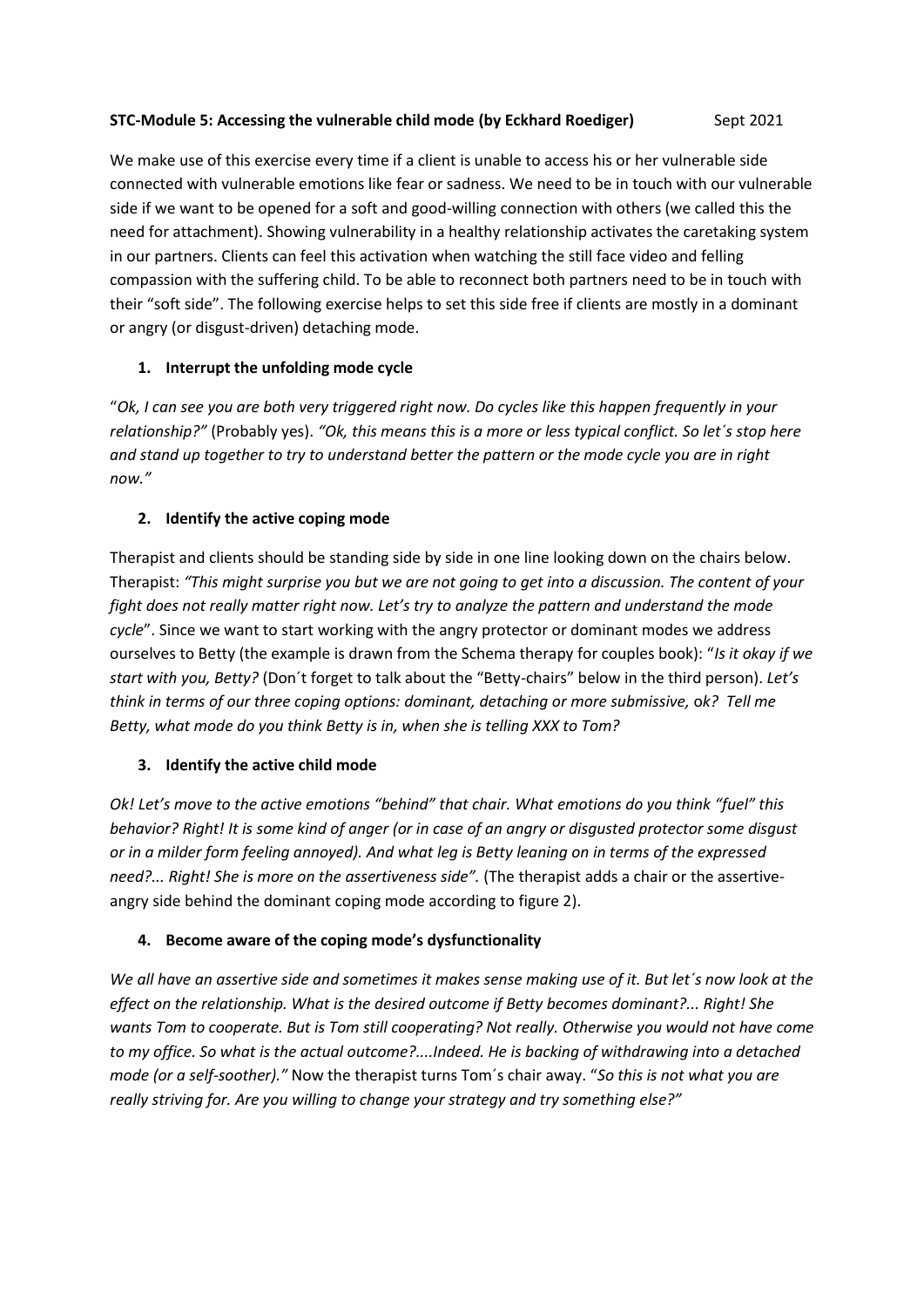#### **5. Access the vulnerable child mode**

If Betty agrees, the therapist continues talking to Betty standing beside him or her: "*You remember the two legs metaphor? Everybody is born with these two legs, right? (*the therapist adds a chair for the vulnerable child mode beside the angry child mode chair*). So let´s now try to get in touch with Betty need for a loving connection and the hidden vulnerable side, ok?... Would you, Betty, please sit down beside me on this chair?"* (The therapist takes a seat close by and a little bit behind the client on the vulnerable child chair and talks with a very soft voice to Betty addressing the vulnerable side of her. At the same time Tom sits down on the turned away chair.). *"Ok, what do you feel in your body looking how your dominant side pushes Tom away?"* You might add some schema-activating wording like: *"You´re alone again, you didn´t make it!"* Usually looking at the back of Tom induces some painful feelings, for example a tight feeling in the chest.

Especially if Betty is stuck in her head, offer polar options to guide her attention to body in the here and now, like:

- Does your chest feel tight or wide?
- Goes breathing easy or hard?
- Is the feeling in your belly constrained or expanding?
- Do you feel powerful or weak and dragged down?

These questions in general help clients to connect better with their basic emotions and the related boy markers. Once Betty connected with her vulnerable side, we reached our goal and might continue by saying: *"Thank you for opening up so much. Being in touch with these softer feelings now, what do you need from Tom? What do you wish Tom to do?"* Usually the client wants Tom to turn his face to them again. If so, you can ask Tom to turn around and you continue; "*What do you want to say to Tom now? What shall he do?"* If the client is able to talk in a functional way you can move to step 6.

In case the wishes towards Tom come across too demanding you might label, validate and comment on that in a way like: "*I hear what you are saying and I think it is basically ok. But do you have an idea how this wish in the way you expressed it will might resonate in Tom´s ears?....Do you think you can manage to say it a bit softer and more from your vulnerable and needy side?....How does it make you feel in your body talking this way?.......Can you feel a difference to how you felt talking before?"* The last questions supports discrimination.

If the client manages to open up more (especially if you do this exercise in an individual session) a very strong validation is a disciplined self-disclosure like: *"May I tell you something about my feelings right now? When I hear you talking this way with this voice, this really moves me and feel much more invited to open up and feel emotionally close to you!"*

In case the wishes sound too demanding you might return: *"Ok, this is what you ask Tom to do. Do you remember the first part of the still face video? There is a give and take between the Mom and the child. Do you have an idea what you could offer to Tom in return to make him more inclined to open up towards your wish?"* This last parts helps you keeping the partner tuned in and is quite important.

If Betty remains reluctant to get in touch with her soft emotions and remains angry you continue like this: "*Ok, Betty. I see you are still caught in your anger, so are still dragged to the angry child and assertiveness chair. This is ok, but it doesn´t help us now, because the game remains the same. Are you willing to try something different?"* If the client agrees you can for example start the